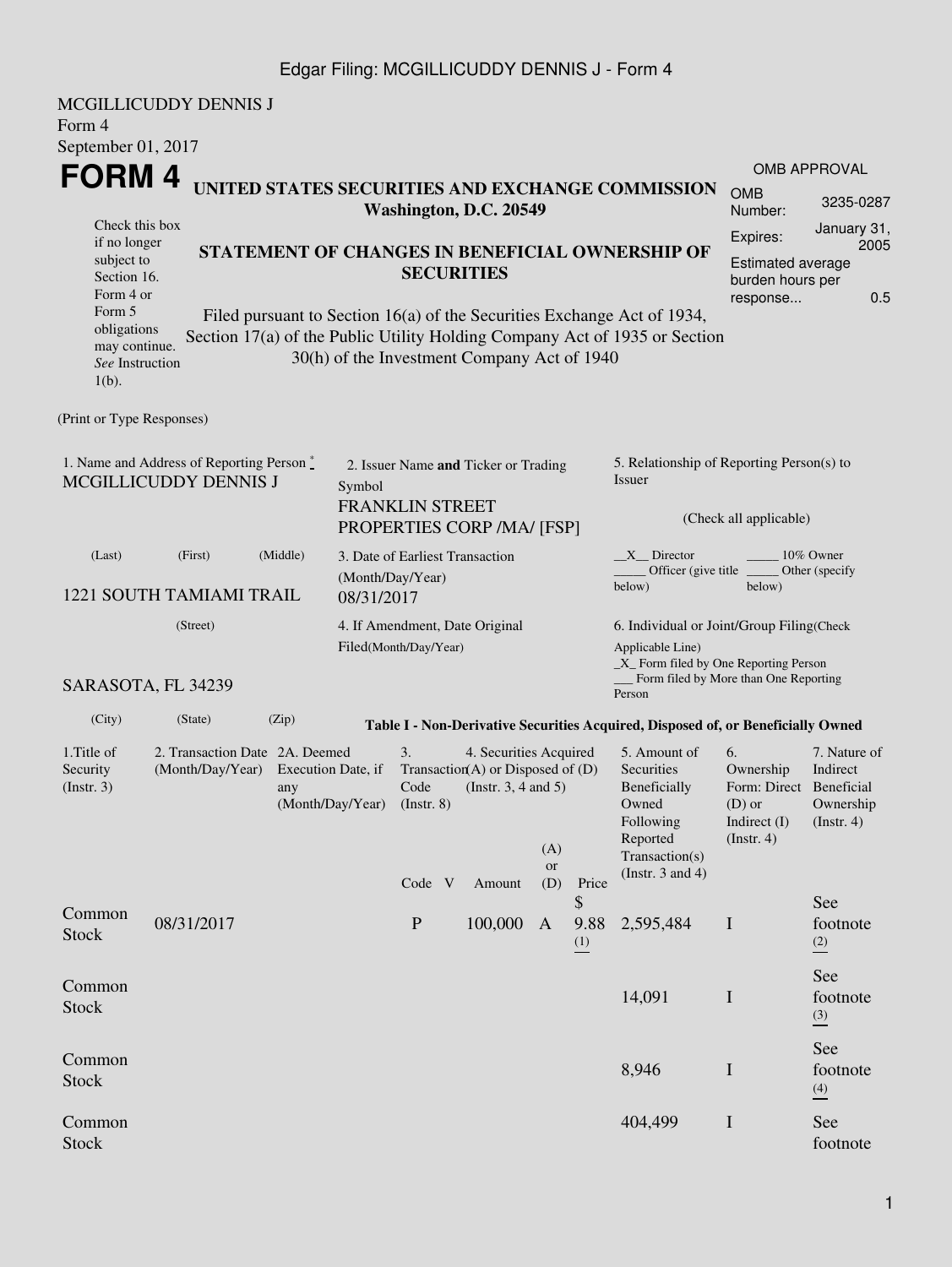### (5)

Reminder: Report on a separate line for each class of securities beneficially owned directly or indirectly.

#### **Persons who respond to the collection of information contained in this form are not required to respond unless the form displays a currently valid OMB control number.** SEC 1474 (9-02)

#### **Table II - Derivative Securities Acquired, Disposed of, or Beneficially Owned (***e.g.***, puts, calls, warrants, options, convertible securities)**

| 1. Title of<br>Derivative<br>Security<br>(Insert. 3) | 2.<br>Conversion<br>or Exercise<br>Price of<br>Derivative<br>Security | 3. Transaction Date 3A. Deemed<br>(Month/Day/Year) Execution Date, if | any<br>(Month/Day/Year) | 4.<br>TransactionNumber<br>Code<br>$($ Instr. $8)$ | 5.<br>of<br>Derivative<br>Securities<br>Acquired<br>$(A)$ or<br>Disposed | 6. Date Exercisable and<br><b>Expiration Date</b><br>(Month/Day/Year) |                    | 7. Title and<br>Amount of<br>Underlying<br>Securities | (Instr. $3$ and $4$ )                                | 8. Price of<br>Derivative<br>Security<br>(Insert, 5) | 9. Nu<br>Deriy<br>Secur<br>Bene<br>Owne<br>Follo<br>Repo<br>Trans |
|------------------------------------------------------|-----------------------------------------------------------------------|-----------------------------------------------------------------------|-------------------------|----------------------------------------------------|--------------------------------------------------------------------------|-----------------------------------------------------------------------|--------------------|-------------------------------------------------------|------------------------------------------------------|------------------------------------------------------|-------------------------------------------------------------------|
|                                                      |                                                                       |                                                                       |                         |                                                    | of $(D)$<br>$($ Instr. 3,<br>$4$ , and $5$ )                             |                                                                       |                    |                                                       |                                                      |                                                      | $($ Instr                                                         |
|                                                      |                                                                       |                                                                       |                         | Code<br><b>V</b>                                   | (D)<br>(A)                                                               | Date<br>Exercisable                                                   | Expiration<br>Date | Title                                                 | Amount<br><b>or</b><br>Number<br>of<br><b>Shares</b> |                                                      |                                                                   |

# **Reporting Owners**

| <b>Reporting Owner Name / Address</b> | <b>Relationships</b> |              |           |              |  |  |  |  |
|---------------------------------------|----------------------|--------------|-----------|--------------|--|--|--|--|
|                                       | Director             | $10\%$ Owner | – Officer | <b>Other</b> |  |  |  |  |
| <b>MCGILLICUDDY DENNIS J</b>          |                      |              |           |              |  |  |  |  |
| 1221 SOUTH TAMIAMI TRAIL              | X                    |              |           |              |  |  |  |  |
| SARASOTA, FL 34239                    |                      |              |           |              |  |  |  |  |
| <b>Signatures</b>                     |                      |              |           |              |  |  |  |  |
| Dennis J.                             |                      |              |           |              |  |  |  |  |
| 09/01/2017<br>McGillicuddy            |                      |              |           |              |  |  |  |  |

\*\*Signature of Reporting Person

Date

# **Explanation of Responses:**

**\*** If the form is filed by more than one reporting person, *see* Instruction 4(b)(v).

**\*\*** Intentional misstatements or omissions of facts constitute Federal Criminal Violations. *See* 18 U.S.C. 1001 and 15 U.S.C. 78ff(a).

The price reported in Column 4 is a weighted average price. These shares were purchased in multiple transactions at prices ranging from \$9.86 to \$9.90, inclusive. The reporting person undertakes to provide to the Issuer, any security holder of the Issuer, or the staff of the

- **(1)** Securities and Exchange Commission, upon request, full information regarding the number of shares purchased at each separate price within the range set forth above.
- **(2)** Shares held by McGillicuddy Investments Limited Partnership III (the "Partnership"). Mr. McGillicuddy is a limited partner of the Partnership and does not have the power to vote these shares.